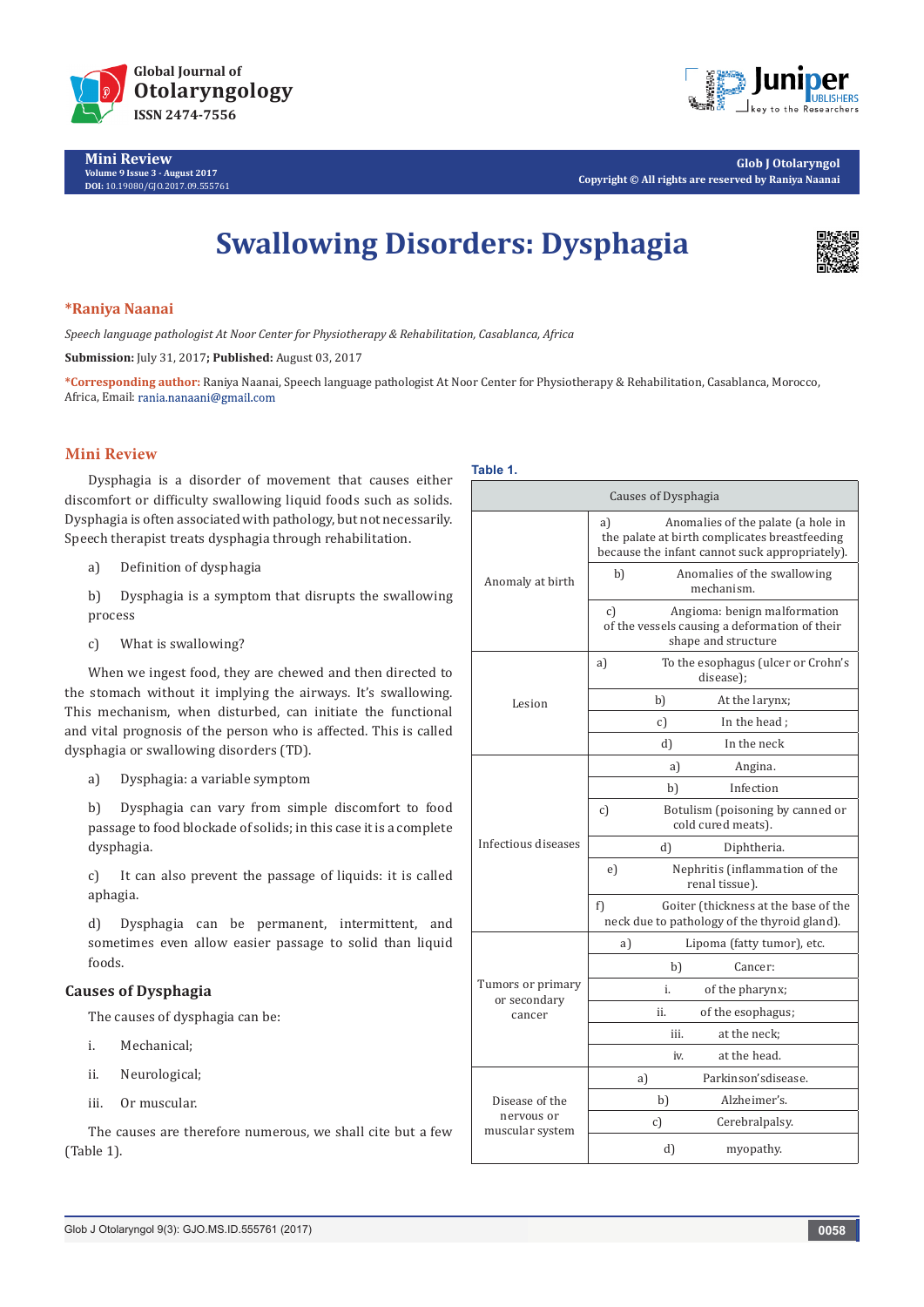# **Global Journal of Otolaryngology**

| Stroke                                            |                                                                                                                            | a) | The brain stem.                                                 |
|---------------------------------------------------|----------------------------------------------------------------------------------------------------------------------------|----|-----------------------------------------------------------------|
|                                                   |                                                                                                                            | b) | Bihémisphérique.                                                |
|                                                   |                                                                                                                            | C) | Hemorrhagic.                                                    |
| Invasive or non-<br>invasive medical<br>treatment | Surgical operation with nasogastric<br>a)<br>intubation (placement of a tube in the nose and<br>throat during anesthesia). |    |                                                                 |
|                                                   | b)                                                                                                                         |    | Radiotherapeutic treatment (use of<br>the rays as therapeutic). |
|                                                   | C                                                                                                                          |    | Taking certain medications.                                     |

#### **Symptoms of dysphagia**

Symptoms of dysphagia are many:

- a. Inability to swallow saliva;
- b. Cough pre, per or post-deglutition;
- c. A bolus (a mouthful) comes out through the lips;
- d. Printing of food remaining glued into the pharynx;
- e. Difficulty in swallowing a bite;
- f. Feeling of blockage in the chest behind the sternum;
- g. Changes in respiratory rhythm;
- h. Dysphagia to solids and liquids

#### **Diagnosis of dysphagia**

It is necessary to distinguish between constant dysphagia linked to the swallowing of food (organic damage) and the difficulty of swallowing encountered in an anxious person. The diagnosis must also eliminate cancer of the aero-digestive tract. Here are the successive stages of the diagnosis of so-called esophageal dysphagia, in which the sensation of discomfort is situated in the thoracic cage (Table 2).

#### **Table 2.**

| Diagnosis of dysphagia                          |      |                                                                                            |  |  |  |
|-------------------------------------------------|------|--------------------------------------------------------------------------------------------|--|--|--|
| Step 1:<br>Search for items by<br>interrogation | a)   | Whereis the embarrassment?                                                                 |  |  |  |
|                                                 | b)   | Does it occur with solids or<br>liquids?                                                   |  |  |  |
|                                                 | c)   | How did the embarrassment start<br>(suddenly or gradually)?                                |  |  |  |
|                                                 | d)   | How has itevolved?                                                                         |  |  |  |
|                                                 | e)   | What is the general condition of<br>the person?                                            |  |  |  |
|                                                 | i.   | Cognitive assessment?                                                                      |  |  |  |
|                                                 | ii.  | Alcoholconsumption?                                                                        |  |  |  |
|                                                 | iii. | Is the person smoker?                                                                      |  |  |  |
|                                                 | iv.  | Does she take medication?                                                                  |  |  |  |
|                                                 | V.   | Has she been exposed to irritants?                                                         |  |  |  |
|                                                 | f)   | Are there any associated symptoms<br>(gastroesophageal reflux, hiccough, false)<br>route)? |  |  |  |
|                                                 | g)   | Did the person lose abnormally?                                                            |  |  |  |

| Step 2:<br>Search for an<br>organic lesion of the<br>esophagus                                                                                                                                 | First, perform an oeso-gastro-<br>a.<br>duodenal endoscopy.                                                                                              |  |  |  |
|------------------------------------------------------------------------------------------------------------------------------------------------------------------------------------------------|----------------------------------------------------------------------------------------------------------------------------------------------------------|--|--|--|
|                                                                                                                                                                                                | If this examination is not<br>b.<br>technically possible, proceed to:                                                                                    |  |  |  |
|                                                                                                                                                                                                | Thoracic CT:<br>i.                                                                                                                                       |  |  |  |
|                                                                                                                                                                                                | ii.<br>or an echo-endoscopy;                                                                                                                             |  |  |  |
|                                                                                                                                                                                                | O or a barium transit of the<br>iii.<br>esophagus.                                                                                                       |  |  |  |
| Step 3:                                                                                                                                                                                        |                                                                                                                                                          |  |  |  |
| If normal endoscopy,<br>look for oesophageal<br>motor disorder                                                                                                                                 | Oesophagealmanometry.                                                                                                                                    |  |  |  |
| Step 4: In case of<br>lesional dysphagia                                                                                                                                                       | Endoscopy                                                                                                                                                |  |  |  |
| Step 5: In the case<br>of oropharyngeal<br>dysphagia<br>(Neuromuscular<br>disorders, ENT tumor<br>pathologies and<br>the consequences<br>of their treatment<br>by surgery or<br>radiotherapy). | If there is no obstructive cause, perform<br>an initial morphological assessment of the<br>cervical esophagus by an oro-pharyngo-<br>esophageal transit. |  |  |  |

## **Role of the speech therapist in dysphagia**

The speech-language pathologist is committed to maintaining autonomy and oral feeding as long as possible. Three criteria guide its action:

a. The recovery prognosis of the patient: can the person recover (cranial trauma, etc.) or should his condition worsen (Alzheimer's dementia, etc.)?

b. Physiopathological observations of the disease provided by functional exploration.

c. The general condition of the patient, as anxiety, fatigue, pulmonary congestion or depression can increase dysphagia.

The most common techniques to treat dysphagia in speech therapy are compensation and rehabilitation (Table 3).

#### **Table 3.**

| The most common techniques                                          |                                                                                                                                                                                      |  |  |  |
|---------------------------------------------------------------------|--------------------------------------------------------------------------------------------------------------------------------------------------------------------------------------|--|--|--|
| Technique of<br>compensation                                        | a) Development of compensatory techniques<br>(change the position of the head ).<br>b)Do not treat dysphagia but allow the<br>person to eat.                                         |  |  |  |
| Rehabilitation of<br>the muscles and<br>mechanisms of<br>swallowing | Physical training of muscles and<br>a)<br>chewing structures.<br>b)<br>In a more or less long term and in<br>some cases, improved ability to swallow or<br>even disappear dysphagia. |  |  |  |